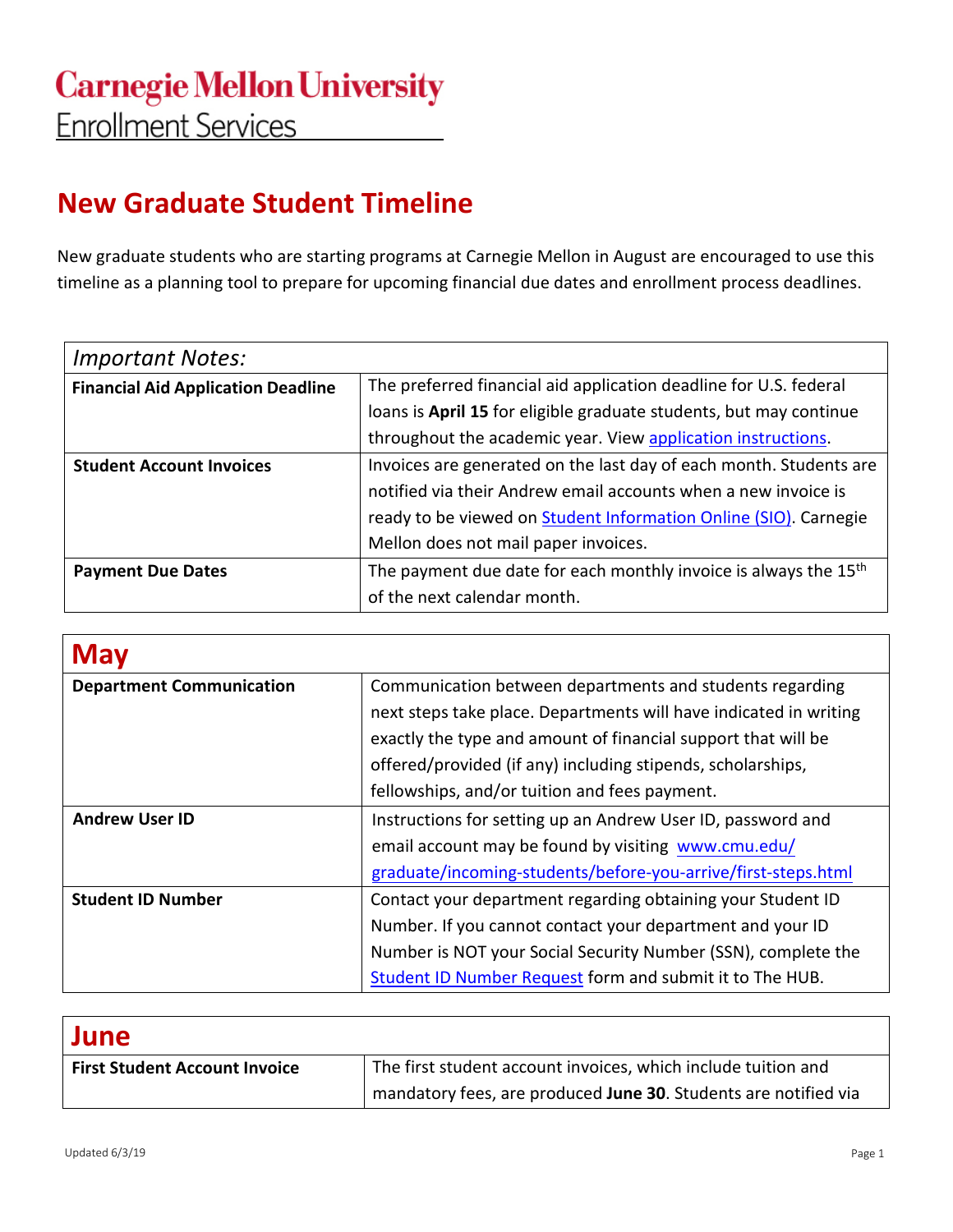|                                  | their Andrew email address when their invoice is ready for viewing     |
|----------------------------------|------------------------------------------------------------------------|
|                                  | on SIO.                                                                |
|                                  | Departmentally sponsored students: View more<br>$\circ$                |
|                                  | information.                                                           |
|                                  | <b>Externally sponsored students: View more information</b><br>$\circ$ |
|                                  | regarding invoices.                                                    |
| <b>Online Banking Enrollment</b> | Students are encouraged to enroll in online banking via Student        |
|                                  | Information Online (SIO) in order to expedite payments and             |
|                                  | refunds. (Note: Fall refunding begins in September for sponsored       |
|                                  | students.)                                                             |
| <b>Monthly Payment Plan</b>      | Students may enroll in the monthly payment plan, administered by       |
|                                  | Tuition Management Systems, for the fall and spring semester.          |
|                                  | The payment plan allows students to pay for any fees and charges       |
|                                  | due to the university in monthly installments. These plans can be      |
|                                  | used to cover all costs or can be limited to health insurance only.    |

| July                              |                                                                     |
|-----------------------------------|---------------------------------------------------------------------|
| <b>ID Card Photo Submission</b>   | The deadline for online submission of ID Card photos is July 9.     |
|                                   | Early submission of the photo eliminates the need to wait in line   |
|                                   | after arrival on campus.                                            |
| Last Invoice Before Fall Semester | The last invoice before the start of the fall semester is available |
|                                   | July 31. Health insurance cost will be reflected on the July 31     |
|                                   | invoice. (The due date for this invoice is August 15.)              |

| <b>August</b>                             |                                                                           |
|-------------------------------------------|---------------------------------------------------------------------------|
| <b>Student Account Invoice Due</b>        | The fall student account invoice balance is due <b>August 15</b> . Please |
|                                           | note that departmentally or externally sponsored students are             |
|                                           | responsible for paying fees not covered by their sponsorship by           |
|                                           | this due date.                                                            |
| <b>Externally Sponsored Students</b>      | Sponsor Billing Authorization forms (outside sponsors) are due            |
|                                           | <b>August 15.</b> Accounts are updated at the end of August.              |
| <b>Sponsor Credits to Student Account</b> | Externally and departmentally sponsored students will not see             |
|                                           | credits to their account until late September OR until payment is         |
|                                           | received from the sponsor.                                                |
| <b>Loan Disbursement</b>                  | Timely-processed federal and private loans credit to student              |
|                                           | accounts one week prior to the start of classes (view Academic            |
|                                           | Calendar). Refer to financial aid application instructions to ensure      |
|                                           | all steps have been completed in order for loan disbursement to           |
|                                           | occur.                                                                    |